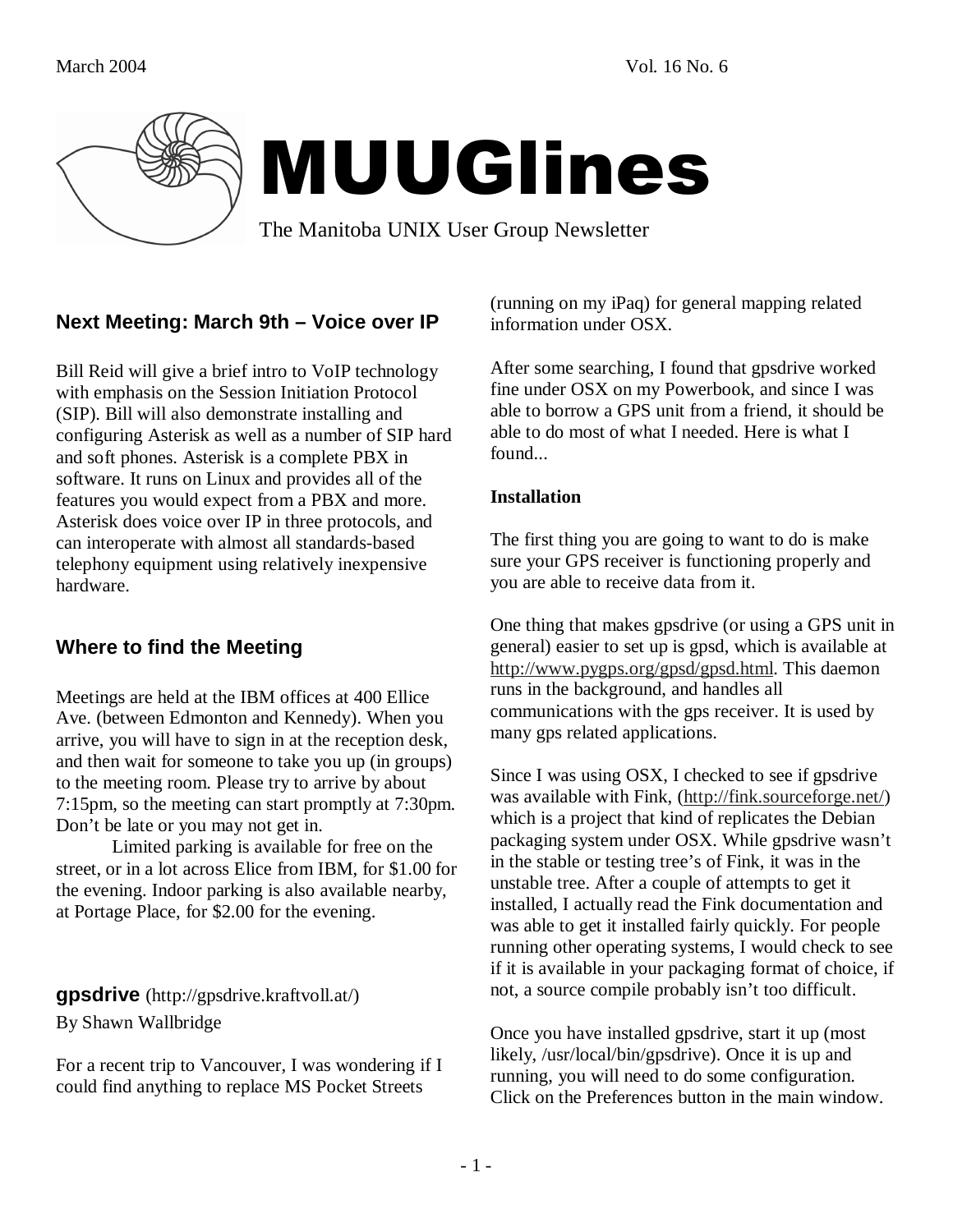The main thing to configure is your gps unit under 'Settings 2'. For my setup, I just had to let it know which serial port to use (in my case it was a Bluetooth GPS unit, which under OSX, you create a Bluetooth serial connection, which you name, so mine is /dev/tty.Socket) and the Baud rate, which can vary with manufacturer, so make sure you check first. The one other thing you will probably want to confirm is that the maps directory is set properly, this folder can get fairly big, so make sure you have room.

Once you have all that configured, you should be able to click 'Start GPSD' and after a few seconds you should have your current location displayed on the map.

#### **Maps**

The default map isn't going to do you much good, because it is a topographical map of the earth, which doesn't really have much detail. So, you want to download some maps. The simplest way is to just click the 'Download map' button. That will bring up a dialog box asking you what map you want to download. The Lat and Long displayed should be where your GPS unit is currently saying you are. The scale you chose will change how large of an area the map covers and how much detail is shown. I like to have a higher resolution and a lower resolution. You can download a map and see how you like it, if you want more or less resolution, you can always download another one. One thing to note, these maps are downloaded from Expedia, so they may not be perfect.

You will want to zoom in and out of the map(s) you have downloaded to see how usable they are. You can also change between the maps you have downloaded by clicking the << and >> buttons on the main page. That will switch between the maps you have downloaded. You can enable 'Auto Best Map' to have gpsdrive choose the best map for the area you are currently displaying (this disables the  $<<$  and  $>>$ buttons).

As you may have noticed, this is a pain to do for a large area, so you can use the gpsfetchmap.pl file that comes with gpsdrive. You can mass download maps fairly quickly. A basic command to run it is....

```
gpsfetchmap.pl -la 49.891 -lo \ 
-97.104 --mapserver expedia \ 
-a 10 -sc 5000 -p
```
This will download maps for a 10km square (-a 10) around the coordinates at a scale of 5000 (-sc 5000) from expedia (--mapserver expedia ) and wait a second for each new map (-p). That should get most of Winnipeg. If you have customized your installation of gpsdrive too much, you may need to add a few things to this to make sure the files end up in the right place.

#### **More Features**

If you want to save a record of where you have gone, you can click the save track option, which will save a log file in ~/.gpsdrive/ called trackXXXX.sav (the actual file name will be listed in the map window). This will have the lat, long and elevation for every second.

The display window also shows you the number and strength of the GPS satellites you are currently receiving a signal from, your speed, direction and altitude.

#### **Conclusion**

So, how did gpsdrive compare to the commercial offerings? Well, it was really handy to have, but because it doesn't have any built in data, it has many limitations compared to MS Pocket Streets or MS Streets and Trips. With Pocket Streets, I can enter in an address and it will show me where it is. But Pocket Streets doesn't record where you are going, or display speed, etc. Having to download maps is also a big limitation with gpsdrive. Since I can't see gpsdrive being able to compile the kind of data a commercial product can, I can't see it completely replacing PocketStreets for me, but it is still very nice to have and I will use it regularly.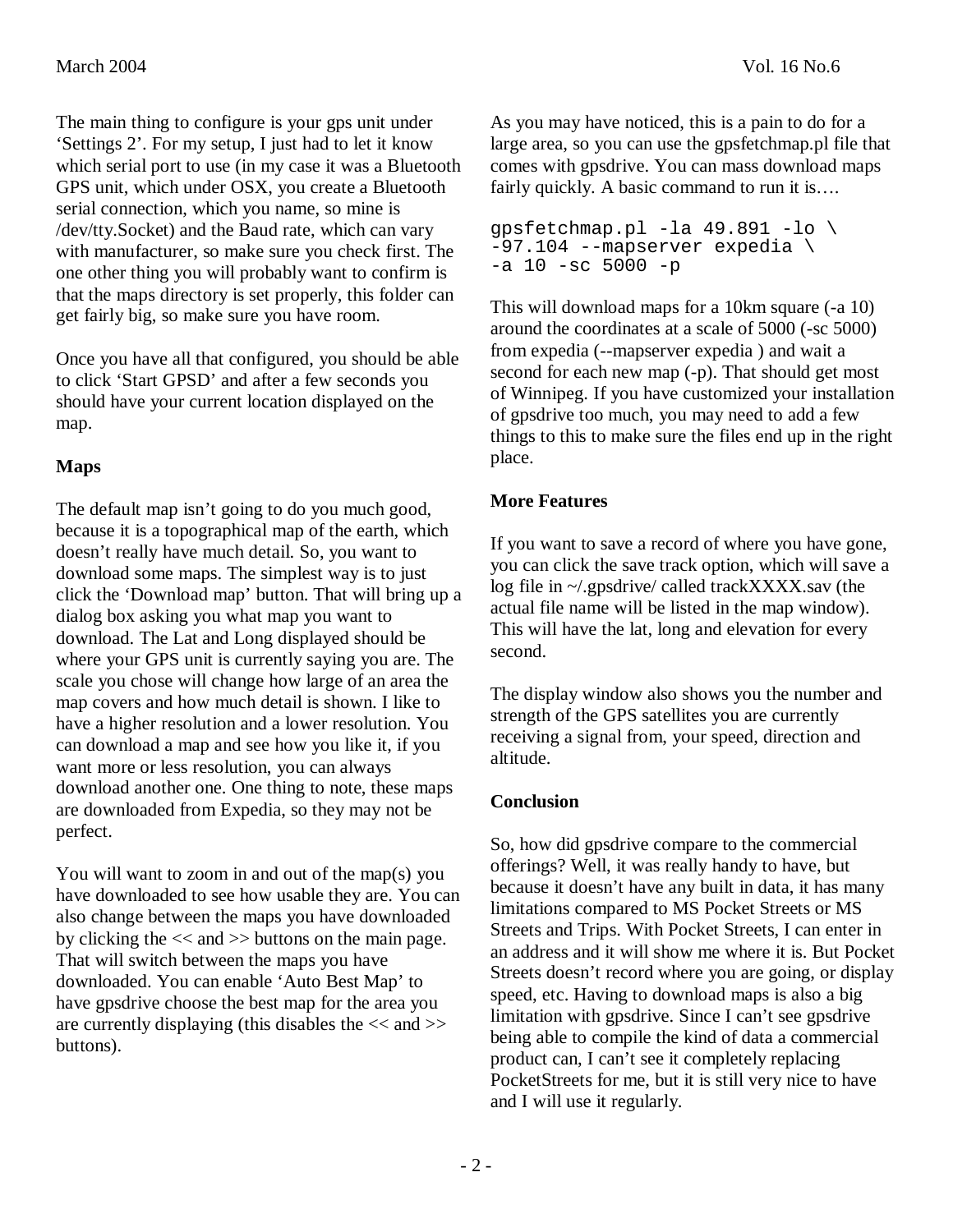### **ChessBrain**

On January  $30<sup>th</sup>$ , 2070 computers around the world combined their processing power to play a game of chess with Grandmaster Peter Nielsen. After 34 moves the match ended in a draw, but in doing so, they set the Guiness World Record for the largest number of machines used to play a game against a single human opponent.

#### The ChessBrain project

(http://www.chessbrain.net) has clients that run on Linux, Windows and OSX. Each client (called a PeerNode) connects into a SuperNode (running Linux) using encrypted (using AES) Simple Object Access Protocol (SOAP) over http.

During the match, the project members were almost taken off the net by the volume of clients, but they were able to modify both the SuperNode source code and the kernel parameters on the SuperNode to handle the additional load.

#### **DeCSS no longer a trade secret**

The California Appeals court has decided (http://www.courtinfo.ca.gov/opinions/documents/H0 21153A.PDF) that the DeCSS code is not longer a trade secret in the DVD CCA case against Andrew Bunner. The DVD CCA had actually dropped the charges fearing they would lose, but Bunner opposed the motion to dismiss and ultimately won a small victory for free speech.

#### **Xfree86 license issues**

Xfree86 4.4 (http://www.xfree86.org) was released on Feb.  $29<sup>th</sup>$ , and has caused quite a stir. Some changes to the license have caused Debian, OpenBSD, Gentoo, Mandrake and RedHat to decide not to ship 4.4. They will all stick with 4.3 and possibly fork the code unless the matter is resolved. Fedora is planning to start supporting multiple X11 implementations.

The issue comes down to the fact that the new license isn't GPL compatible.

#### **The GIMP 2.0**

The GIMP 2.0 is nearing release; they released the third preview on the  $25<sup>th</sup>$  of February. The big changes appear to be in the new Text tool and the addition of CMYK color space.

## **Xbox 2 SDK**

Microsoft has started shipping Xbox 2 developer SDK's to select companies. The big surprise is that they are Apple Dual G5's running a custom Windows NT Kernel.

#### **IBM vs. SCO**

SCO has tacked on a few more charges to it's lawsuit against IBM. These new charges are for copyright infringement, but they are most specific. They specifically mention licenses granted to Sequent, which IBM purchased.

Novell has also used a clause in the purchase agreement with SCO that requires SCO to dismiss use restrictions of Sequent's (now IBM) SVRX license. This could be an interesting twist.